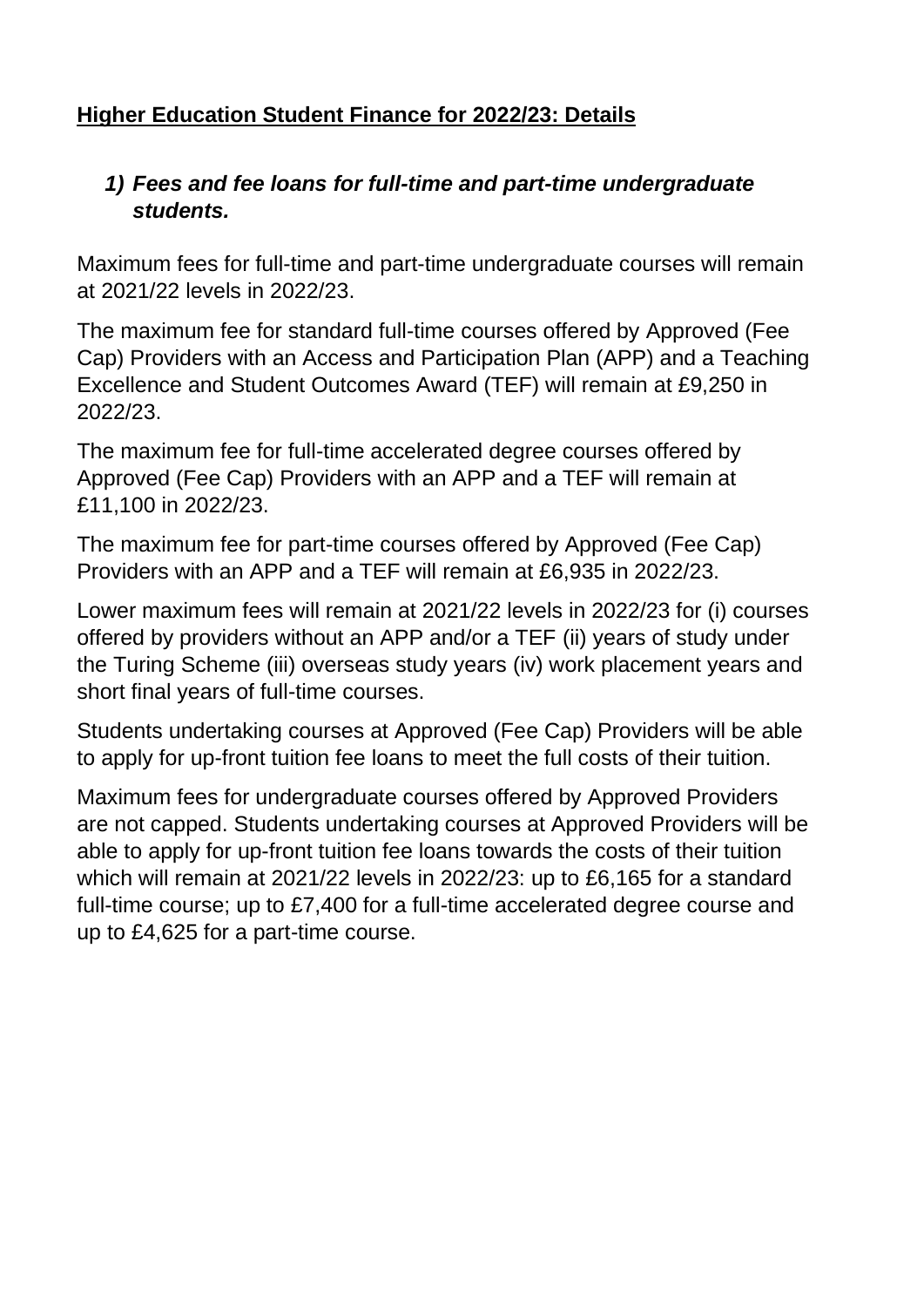## *2) Living costs support for full-time undergraduate students.*

*Loans for living costs for new full-time students and continuing full-time students starting their courses on or after 1 August 2016.* 

Maximum loans for living costs for new full-time students and eligible continuing full-time students starting their courses on or after 1 August 2016 will be increased by forecast inflation (2.3%) in 2022/23.

The maximum loan for living costs for 2022/23 will be £9,706 for students living away from home and studying outside London. The equivalent loan rate for students living away from home and studying in London will be £12,667; for those living in the parental home during their studies, £8,171; and for those studying overseas as part of their UK course, £11,116.

*Loans for living costs for new full-time students and continuing full-time students starting their courses on or after 1 August 2016 who are eligible for benefits.* 

Maximum loans for living costs for new full-time students and eligible continuing full-time students starting their courses on or after 1 August 2016, and who are eligible for benefits, will be increased by forecast inflation (2.3%) in 2022/23.

The maximum loan for living costs for 2022/23 will be £11,064 for students who are eligible for benefits who are living away from home and studying outside London. The equivalent loan rate for students who are eligible for benefits who are living away from home and studying in London will be £13,815; for those living in the parental home during their studies, £9,640; and for those studying overseas as part of their UK course, £12,374.

*Loans for living costs for new full-time students and continuing full-time students starting their courses on or after 1 August 2016 who are aged 60 or over on the first day of the first academic year of their course.* 

The maximum loan for living costs in 2022/23 for new full-time students and eligible continuing full-time students starting their courses on or after 1 August 2016 who are aged 60 or over on the first day of the first academic year of their course, will be increased by forecast inflation (2.3%) to £4,106.

*Maintenance grants and special support grants for full-time students who started their courses before 1 August 2016.* 

The maximum maintenance grant and special support grant for eligible fulltime students who started their courses on or after 1 September 2012 but before 1 August 2016, will be increased by forecast inflation (2.3%) to £4,009 in 2022/23.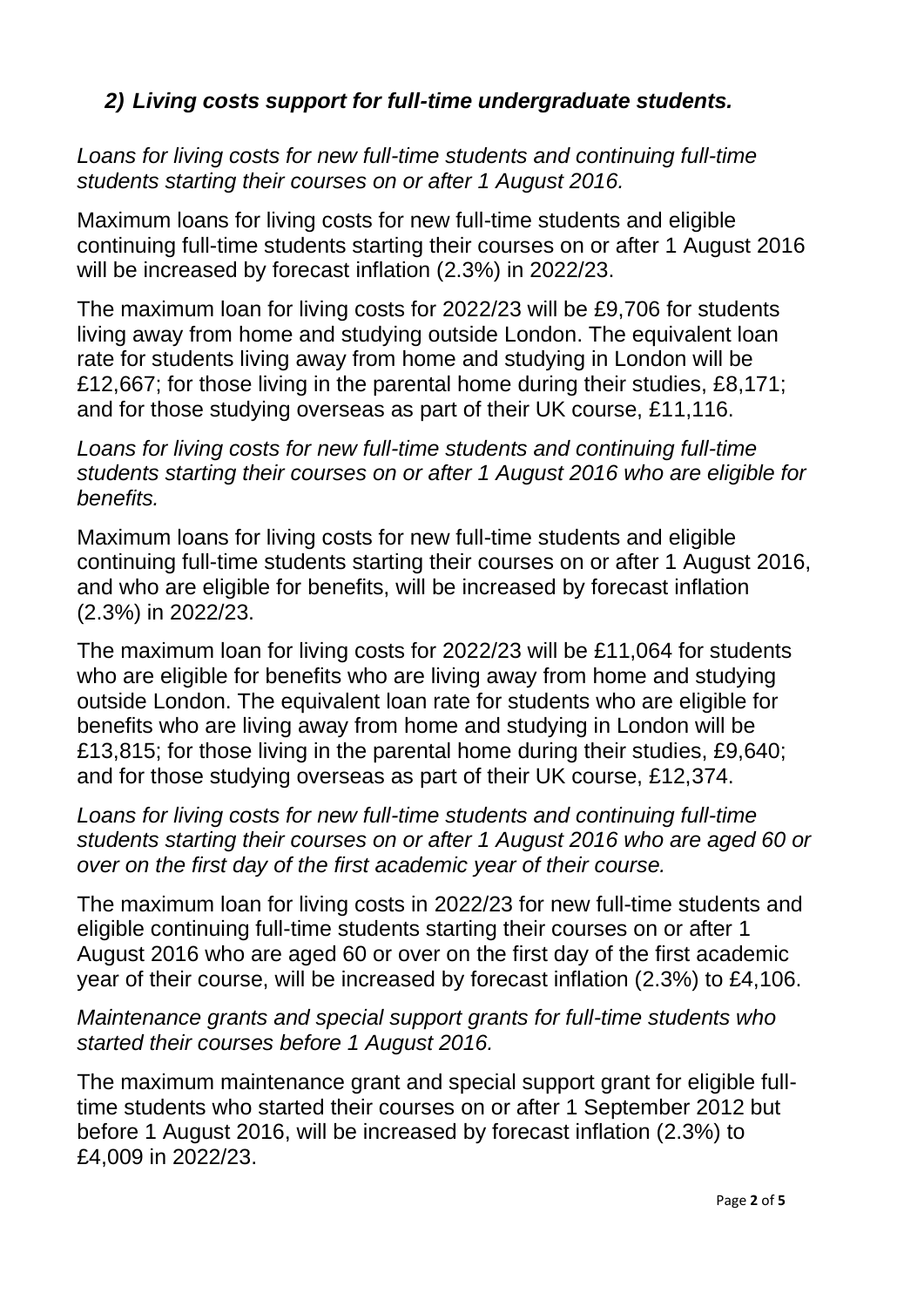The maximum maintenance grant and special support grant for eligible fulltime students who started their courses before 1 September 2012 will be increased by forecast inflation (2.3%) to £3,680 in 2022/23.

#### *Loans for living costs for full-time students who started their courses before 1 August 2016.*

Maximum loans for living costs for eligible students who started their courses on or after 1 September 2012 but before 1 August 2016, will be increased by forecast inflation (2.3%) in 2022/23.

The maximum loan for living costs will be £6,958 for students who are living away from home and studying outside London. The equivalent loan rate for students living away from home and studying in London will be £9,708; for those living in the parental home during their studies, £5,534; and for those studying overseas as part of their UK course, £8,267.

### *Loans for living costs for eligible students who started their courses before 1 September 2012.*

Maximum loans for living costs for eligible students who started their courses before 1 September 2012 will be increased by forecast inflation (2.3%) in 2022/23.

The maximum loan for living costs will be £6,263 for students who are living away from home and studying outside London. The equivalent loan rate for students living away from home and studying in London will be £8,764; for those living in the parental home during their studies, £4,856; and for those studying overseas as part of their UK course, £7,455.

### *Long Courses Loans.*

Maximum long courses (living costs) loans for new and continuing students who are attending full-time courses that are longer than 30 weeks and 3 days during the academic year will be increased by forecast inflation (2.3%) in 2022/23. The maximum long courses loan will be £104 a week for students who are living away from home and studying outside London. The equivalent loan rate for students living away from home and studying in London will be £134 a week; for those living in the parental home during their studies, £69 a week; and for those studying overseas as part of their UK course, £144 a week.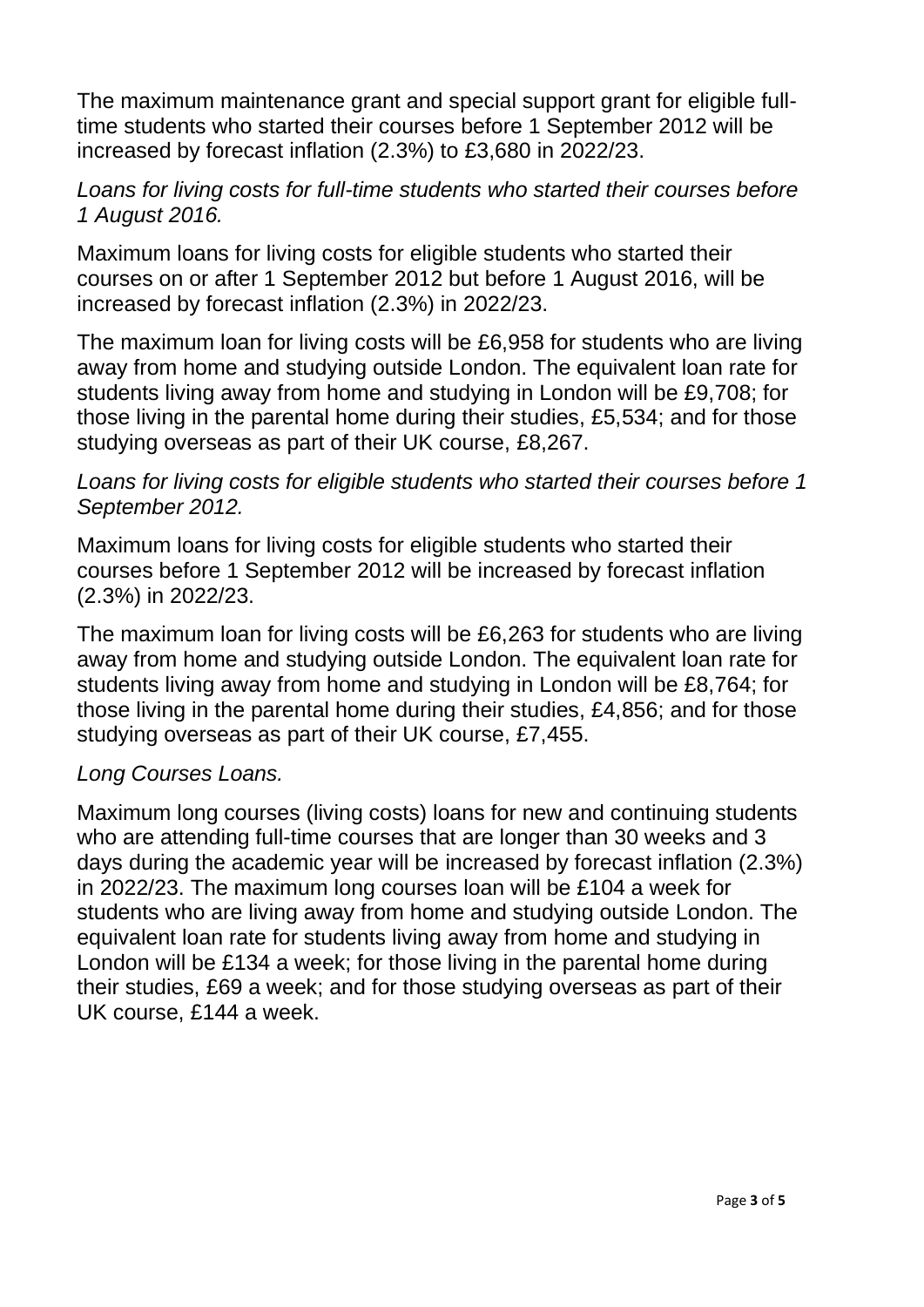## *3) Targeted support for full-time undergraduate students with dependants and undergraduate students with disabilities.*

#### *Dependants' Grants.*

Maximum dependants' grants (adult dependants' grant, childcare grant and parents' learning allowance) will be increased by forecast inflation (2.3%) in 2022/23 for all new and continuing full-time undergraduate students.

The maximum adult dependants' grant will be increased to £3,263 in 2022/23.

The maximum childcare grant payable in 2022/23, which covers 85% of actual childcare costs up to a specified limit, will be increased to £183.75 per week for one child only and £315.03 per week for two or more children.

The maximum parents' learning allowance payable in 2022/23 will be increased to £1,863.

#### *Disabled Students' Allowance.*

The maximum Disabled Students' Allowance for full-time and part-time undergraduate students will be increased by forecast inflation (2.3%) to £25,575 in 2022/23.

## *4) Living costs support for part-time undergraduate students.*

*Loans for living costs for new part-time students and continuing part-time students starting degree level courses on or after 1 August 2018.* 

Maximum loans for living costs for new part-time students and continuing part-time students who started degree level courses on or after 1 August 2018 will be increased by forecast inflation (2.3%) in 2022/23.

The maximum loan for living costs for 2022/23 will be £9,706 for students living away from home and studying outside London. The equivalent loan rate for students living away from home and studying in London will be £12,667; for those living in the parental home during their studies, £8,171; and for those studying overseas as part of their UK course, £11,116.